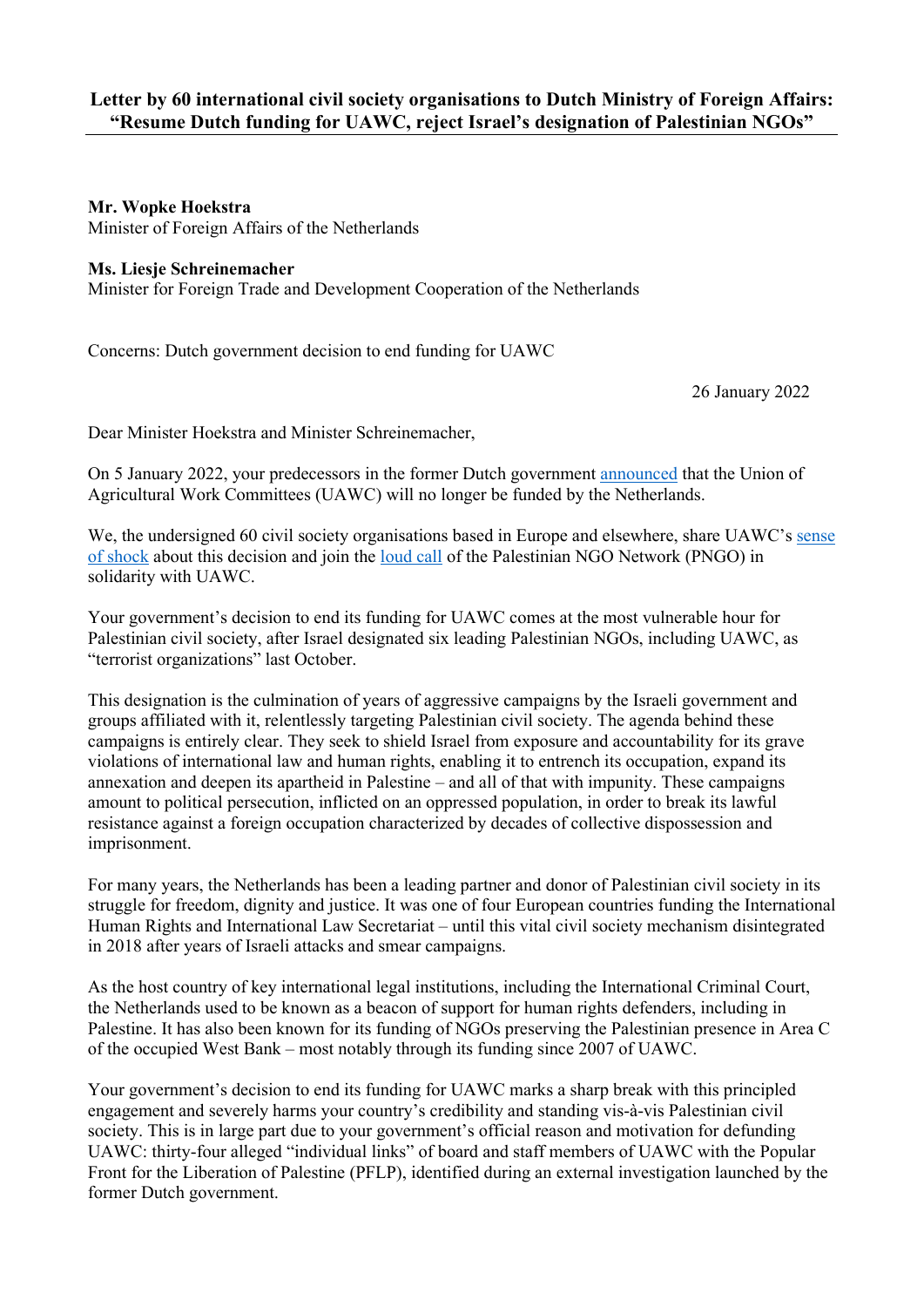In 2003, the European Union has designated the PFLP as a terrorist organization, subjecting it to financial sanctions. However, your government's decision to defund UAWC does not follow from this designation and sanctions.

On the contrary, the external investigation launched by the former Dutch government found:

- no indications of financial flows and no organizational unity between UAWC and the PFLP
- no indications that the PFLP directs UAWC
- no indications of links between UAWC and the armed wing of the PFLP
- no indications that board and staff members have used their position at UAWC to organise or support terrorist activities

Based on this investigation, the former Dutch government determined "it cannot be concluded from this investigation that there are organisational links between UAWC and the PFLP." Therewith, the results of the investigation and your government's assessment of it entirely dismissed Israel's grounds for designating UAWC as a "terrorist organisation".

This unequivocal outcome of the investigation provided strong grounds and reasons for the previous Dutch government to maintain its funding for UAWC. Its decision to still defund UAWC based on alleged links of board and staff members with the PFLP is clearly politically-motivated and responding to Israeli pressure. It marks a deeply troubling policy shift away from the guiding principle, particularly relevant to contexts and conflicts in which human rights defenders and civil society are at great risk, to "Do No Harm".

Apart from the serious harm it does to the standing and interests of UAWC, it has far-reaching negative implications for Palestinian civil society as whole and for international stakeholders. It fuels Israel's escalating attack on civic space and exposes other donors and stakeholders to targeted pressure campaigns. For Palestinian civil society, it creates unsolvable dilemmas, if only because domestic Palestinian law forbids discrimination based on political grounds. Any Palestinian civil society organisation funded by the Netherlands will be trapped in political conditionality and interference with staff and board members' political rights, which is unlawful and rejected in Palestine.

Such disruption is the intended effect of the Israeli government and groups like NGO Monitor, which for years have been exerting massive [efforts](https://www.fidh.org/IMG/pdf/obs_palestine2021ang.pdf) to delegitimise, deplatform and defund Palestinian NGOs. We echo PNGO's [deep concern](https://www.pngo.net/?p=3860&lang=en) that a value and law based country like the Netherlands now effectively assists these destructive and malign efforts.

Based on the above concerns and considerations, we call on you and the new Dutch government as a whole: **Review and reverse the decision of the previous government to end funding for UAWC – and resume UAWC's funding without delay.**

We seize this occasion to call on you to widen and increase your political and financial support for Palestinian civil society, which faces an existential crisis, endangering decades of hard work and investments in promoting human rights and providing humanitarian assistance in Palestine.

Apart from resuming its funding for UAWC, this **requires that the Dutch government firmly rejects Israel's designation of Addameer, Al-Haq, Bisan Center, Defence for Children-Palestine (DCI-P), UAWC and the Union for Palestinian Women's Committees (UPWC) as "terrorist organisations"**. This should have happened months ago, considering that Israel has repeatedly failed to substantiate its allegations against these NGOs, as also acknowledged by the Dutch government.

Please state your government's rejection without delay. This is also relevant to preventing further politically-motivated designations by Israel, which would cause additional harm to Palestinian civil society organisations and human rights defenders.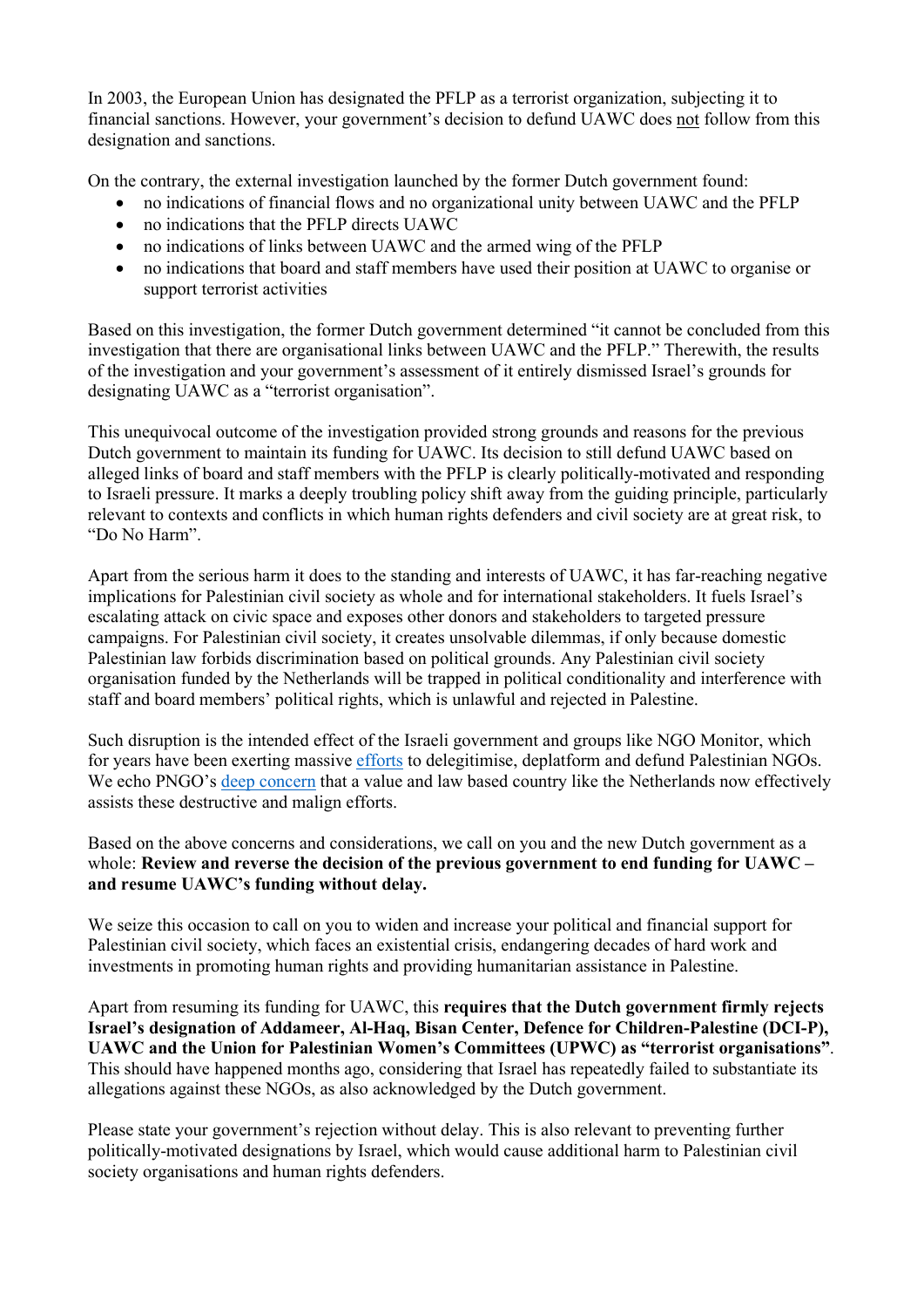Signed,

A Different Jewish Voice (EAJG) Adalah Justice Project Asociación Paz con Dignidad Association «Pour Jérusalem» Association Belgo-Palestinienne WB Association for Women's Rights in Development (AWID) Association France Palestine Solidarité (AFPS) Belgian Campaign for Academic and Cultural Boycott of Israel (BACBI) BIZILUR-Lankidetzarako eta Herrien Garapenerako erakundea Broederlijk Delen Cairo Institute for Human Rights Studies (CIHRS) Charity & Security Network CNCD-11.11.11 Collectif Judéo Arabe et Citoyen pour la Palestine Comité pour une Paix Juste au Proche Orient (CPJPO) Confédération française démocratique du travail (CFDT) Confédération Générale du Travail (CGT) Confédération Paysanne docP - BDS Netherlands EuroMed Rights European Coordination Committees and Associations for Palestine (ECCP) European Legal Support Center (ELSC) European Trade Union Network for Justice in Palestine Fagforbundet - Norwegian Union of Municipal and General Employees Fédération Syndicale Unitaire (FSU) Fresh Eyes - UK Gate48 Groupe d'amitié islamo-chrétienne (GAIC) Human Security Collective ICAHD Finland Independent Jewish Voices Canada International Federation for Human Rights (FIDH, within the framework of the Observatory for the Protection of Human Rights Defenders) International Service for Human Rights (ISHR) Ireland-Palestine Solidarity Campaign